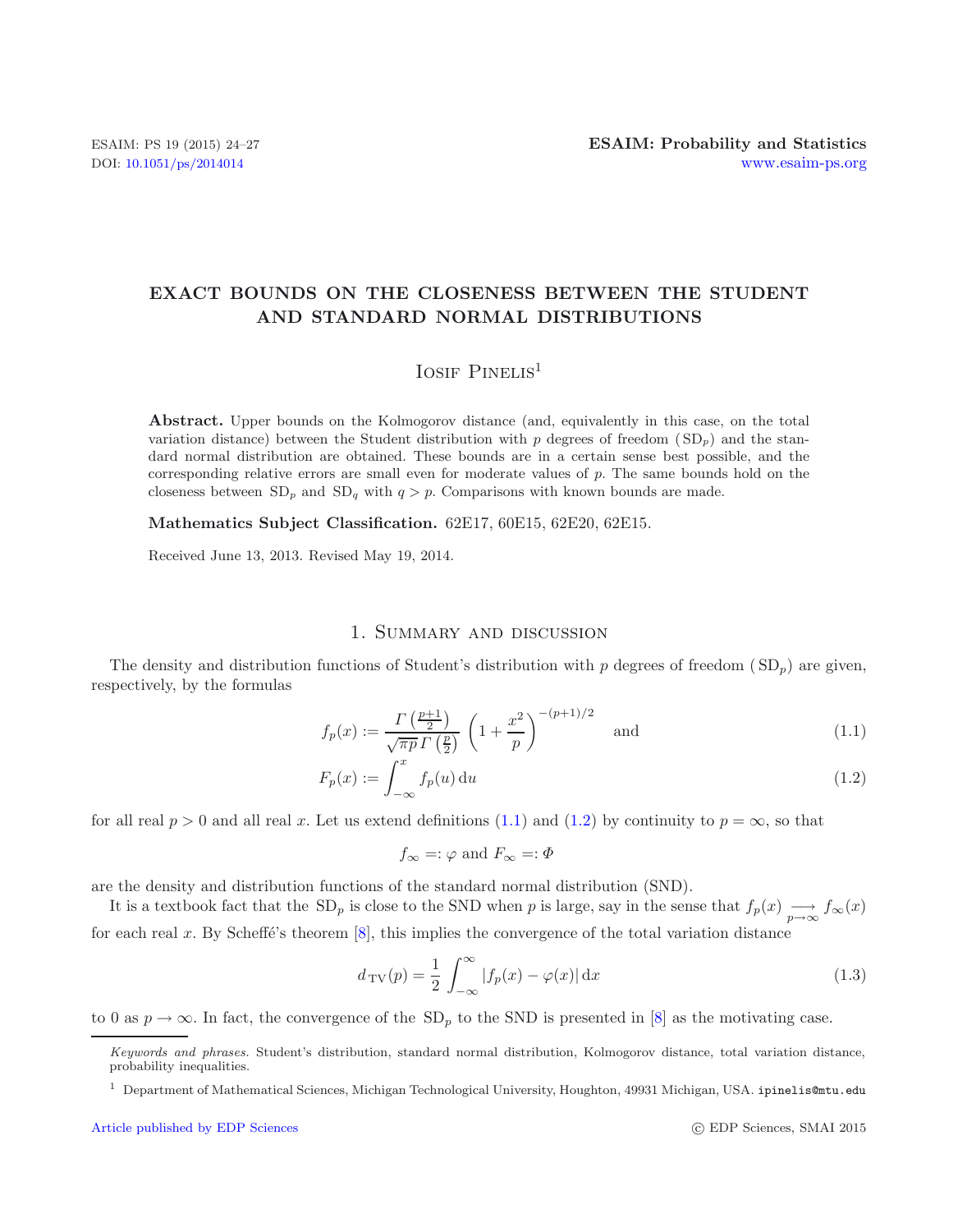Consider also the Kolmogorov distance

<span id="page-1-3"></span>
$$
d_{\mathrm{Ko}}(p):=\sup_{x\in\mathbb{R}}|F_p(x)-\varPhi(x)|
$$

between the  $SD<sub>p</sub>$  and SND. It is clear that, for any two probability distributions, the Kolmogorov distance between them is no greater than twice the total variation distance, and hence the convergence of the latter distance to 0 implies that of the former.

However, in the present case one can say more. For any p and q in the interval  $(0, \infty)$ , let  $d_{\text{Ko}}(p, q)$  and  $d_{\text{TV}}(p, q)$  denote, respectively, the Kolmogorov distance and the total variation distance between  $SD_p$  and  $SD_q$ , so that  $d_{\text{Ko}}(p) = d_{\text{Ko}}(p,\infty)$  and  $d_{\text{TV}}(p) = d_{\text{TV}}(p,\infty)$ .

#### <span id="page-1-2"></span>**Proposition 1.1.**

(i) *For all* p and q such that  $0 < p < q \leq \infty$ 

<span id="page-1-0"></span>
$$
\frac{1}{2}d_{\text{TV}}(p,q) = d_{\text{Ko}}(p,q) = \max_{x \in (0,\infty)} \left( F_q(x) - F_p(x) \right). \tag{1.4}
$$

(ii) *Moreover, for each*  $p \in (0,\infty)$  *the distance*  $d_{\text{Ko}}(p,q)$  *is strictly increasing in*  $q \in [p,\infty]$ *, and for each*  $q \in (0,\infty]$  *the distance*  $d_{K_0}(p,q)$  *is strictly decreasing in*  $p \in (0,q]$ *. In particular,* 

$$
d_{\text{Ko}}(p,q) < d_{\text{Ko}}(p,\infty) = d_{\text{Ko}}(p) \tag{1.5}
$$

*for all* p and q such that  $0 < p \le q < \infty$ , and  $d_{K_0}(p)$  is strictly decreasing in  $p \in (0, \infty]$ *.* 

<span id="page-1-1"></span>*Statement (ii) holds as well with*  $d_{\text{TV}}$  *in place of*  $d_{\text{Ko}}$ *.* 

This proposition and the other results stated in this section will be proved in Section [2.](#page-2-0)

<span id="page-1-4"></span>The motivation for this study comes from the discussion in  $[4]$  $[4]$ . In turn, the paper  $[4]$  was motivated by developments of [\[6\]](#page-3-2).

**Theorem 1.2.** *For any real*  $p \geq 4$ 

$$
\frac{1}{2} d_{\text{TV}}(p) = d_{\text{Ko}}(p) < C/p,\tag{1.6}
$$

*where*

$$
C := \frac{1}{4} \sqrt{\frac{7 + 5\sqrt{2}}{\pi e^{1 + \sqrt{2}}}} = 0.158 \dots \tag{1.7}
$$

*Moreover,*

$$
\lim_{p \to \infty} p \, d_{\text{Ko}}(p) = C,\tag{1.8}
$$

*so that the constant* C *is the best possible one in* [\(1.6\)](#page-1-0)*.*

**Corollary 1.3.** *For all* p and q *such that*  $4 \leq p < q \leq \infty$ 

$$
\frac{1}{2}d_{\text{TV}}(p,q) = d_{\text{Ko}}(p,q) < C/p. \tag{1.9}
$$

Graphs suggest that the bound  $C/p$  is very close to  $d_{\text{Ko}}(p)$  for all  $p \geq 4$ , even in terms of the relative error (see [\[5\]](#page-3-3), Figs. 1 and 2). Moreover, by [\(1.8\)](#page-1-1), the relative error  $\frac{C/p}{d_{\text{Ko}}(p)} - 1$  of the upper bound  $C/p$  goes to 0 as  $p \to \infty$ . This convergence appears to be rather fast. *E.g.*, for  $p = 12$ , the relative and absolute errors of the bound  $C/p$  are less than 1.5% and  $2 \times 10^{-4}$ . One may as well note that, if the distance  $d_{\text{Ko}}(p)$  is considered as a kind of "initial" error – of the approximation of the Student distribution by the SND, then the relative error  $\frac{C/p}{d_{\text{Ko}}(p)} - 1$  is a relative error "of the second order", in the sense that it is the relative error of the estimate  $C/p$ of the initial error  $d_{\text{Ko}}(p)$ . Comparisons with results in [\[1,](#page-3-4)[2,](#page-3-5)[7,](#page-3-6)[9\]](#page-3-7) can also be found in [\[5\]](#page-3-3).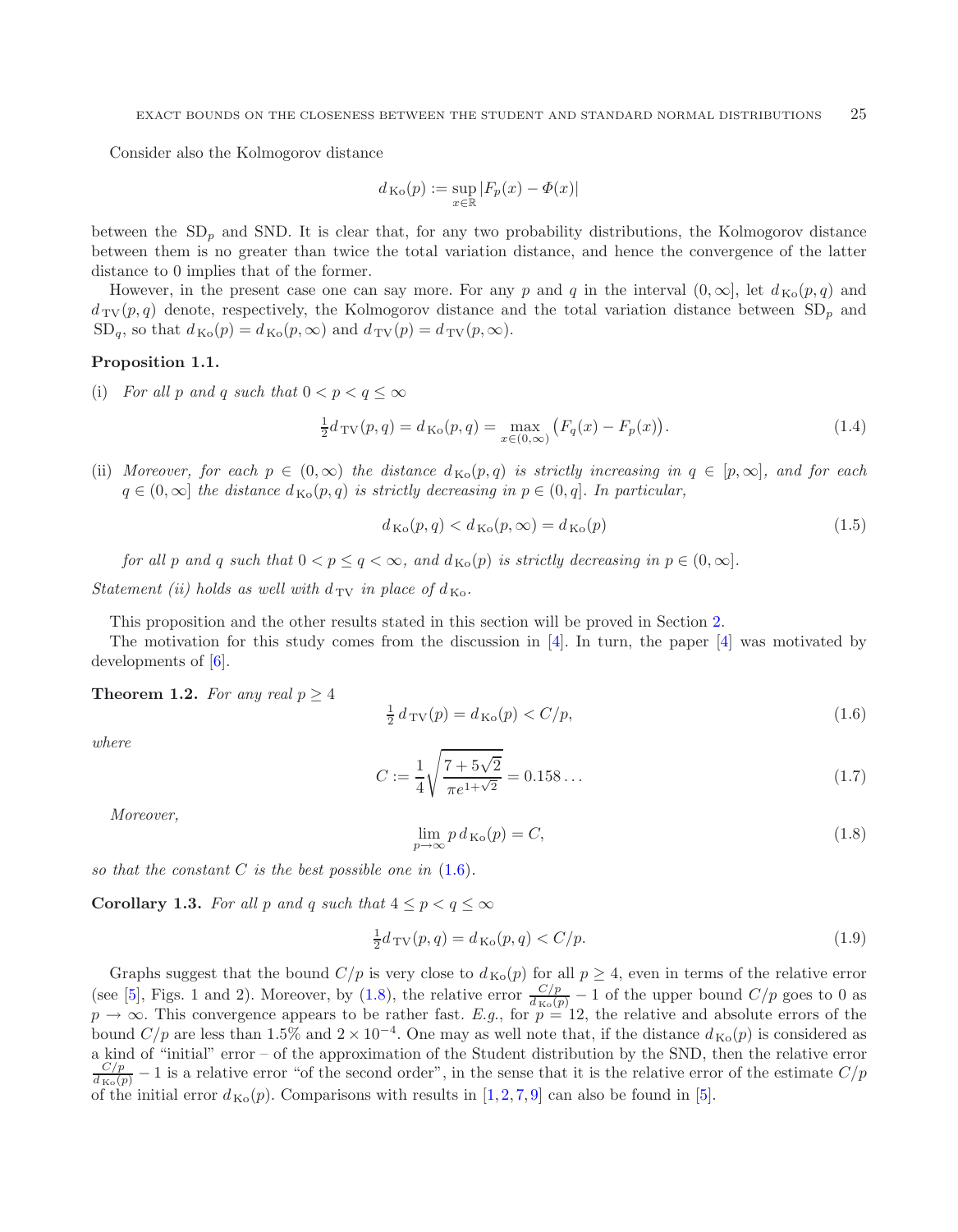<span id="page-2-0"></span>26 I. PINELIS

### <span id="page-2-2"></span>2. Proofs

<span id="page-2-3"></span>Introduce

$$
r_{p,q}(x) := \frac{f_p(x)}{f_q(x)} \quad \text{and} \quad r_p(x) := r_{p,\infty}(x) = \frac{f_p(x)}{\varphi(x)}.
$$
 (2.1)

<span id="page-2-1"></span>**Lemma 2.1.** *For each pair*  $(p, q)$  *such that*  $0 < p < q \leq \infty$ 

- (i) the ratio  $r_{p,q}(x)$  decreases in  $x \in [0,1]$  from  $r_{p,q}(0) < 1$ , and then increases in  $x \in [1,\infty)$  to  $\infty$ ; therefore,
- (ii) *there is a unique point*  $x_{p,q} \in (0,\infty)$  (*which is in fact greater than* 1) *such that*

$$
f_p(x) < f_q(x) \text{ for all } x \in [0, x_{p,q}),
$$
\n
$$
f_p(x_{p,q}) = f_q(x_{p,q}),
$$
\n
$$
f_p(x) > f_q(x) \text{ for all } x \in (x_{p,q}, \infty),
$$
\n
$$
(2.2)
$$

*and hence*

<span id="page-2-4"></span>
$$
d_{\text{Ko}}(p,q) = F_q(x_{p,q}) - F_p(x_{p,q}).
$$
\n(2.3)

*Proof of Lemma [2.1.](#page-2-1)* Take indeed any p and q such that  $0 < p < q \leq \infty$ . A key observation here (borrowed from [\[3\]](#page-3-8)) is that  $r_{p,q}(x)$  decreases in  $x \in [0,1]$  and increases in  $x \in [1,\infty)$ . Moreover, by Lemma 2.1 in [3],  $f_p(0)$ increases in  $p > 0$  and hence  $r_{p,q}(0) < 1$ . On the other hand, it is easy to see that  $r_{p,q}(x) \to \infty$  as  $x \to \infty$ . This completes the proof of part (i) of Lemma [2.1,](#page-2-1) which in turn implies that there is a unique  $x_{p,q} \in (0,\infty)$  such that  $r_{p,q}(x) < 1$  for  $x \in [0, x_{p,q}), r_{p,q}(x_{p,q}) = 1$ , and  $r_{p,q}(x) > 1$  for  $x \in (x_{p,q}, \infty)$  (at that necessarily  $x_{p,q} > 1$ ). In other words, one has the relations [\(2.2\)](#page-2-2). Since  $(F_q - F_p)' = f_q - f_p$ , one now sees that  $F_q(x) - F_p(x)$  increases in  $x \in [0, x_{p,q}]$  from 0 to  $F_q(x_{p,q}) - F_p(x_{p,q}) > 0$ , and then decreases in  $x \in [x_{p,q}, \infty)$  to 0. So, [\(2.3\)](#page-2-3) follows by the symmetry of the Student and standard normal distributions. Thus, the lemma is completely proved. □ the symmetry of the Student and standard normal distributions. Thus, the lemma is completely proved. -

*Proof of Proposition [1.1.](#page-1-2)* Take indeed any p and q such that  $0 < p < q \leq \infty$ . By Lemma [2.1](#page-2-1) and the symmetry of the  $SD_p$ ,

$$
d_{\text{TV}}(p,q) = \int_0^{x_{p,q}} (f_q - f_p) + \int_{x_{p,q}}^{\infty} (f_p - f_q) = 2 \int_0^{x_{p,q}} (f_q - f_p) = 2(F_q(x_{p,q}) - F_p(x_{p,q})) = 2d_{\text{Ko}}(p,q),
$$

<span id="page-2-5"></span>which proves part (i) of Proposition [1.1.](#page-1-2) Part (ii) of the proposition now follows by the second equality in  $(1.4)$ and the stochastic monotonicity result of [\[3\]](#page-3-8), which implies that  $F_p(x)$  is strictly increasing in  $p \in (0, \infty)$  for each  $x \in (0, \infty)$ . each  $x \in (0, \infty)$ .

<span id="page-2-6"></span>*Proof of Theorem [1.2.](#page-1-4)* This proof is based on a number of more or less technical statements in [\[5\]](#page-3-3). Indeed, the relations in  $(1.6)$  immediately follow by Theorem 1.3 and Lemma 2.6 in [\[5\]](#page-3-3). It remains to verify  $(1.8)$ . First here, use l'Hospital's rule to find that for all real  $x$ 

$$
\lim_{a \downarrow 0} \frac{f_{1/a}(x) - f_{\infty}(x)}{a} = \lim_{a \downarrow 0} \frac{\partial f_{1/a}(x)}{\partial a} = \lambda(x) := \frac{x^4 - 2x^2 - 1}{4} \varphi(x). \tag{2.4}
$$

Next, introduce

$$
c_a := f_{1/a}(0) \quad \text{and} \quad g_a(x) = f_{1/a}(x)/c_a \tag{2.5}
$$

for all real  $a \geq 0$ , assuming the convention  $1/0 := \infty$ , so that  $f_{1/a}(x) = c_a g_a(x)$ . Then for all real  $a \geq 0$  and all real x

$$
|f_{1/a}(x) - f_{\infty}(x)| \le |c_a - c_0|g_a(x) + c_0|g_a(x) - g_0(x)| \le |c_a - c_0| + |g_a(x) - g_0(x)|,
$$
\n(2.6)